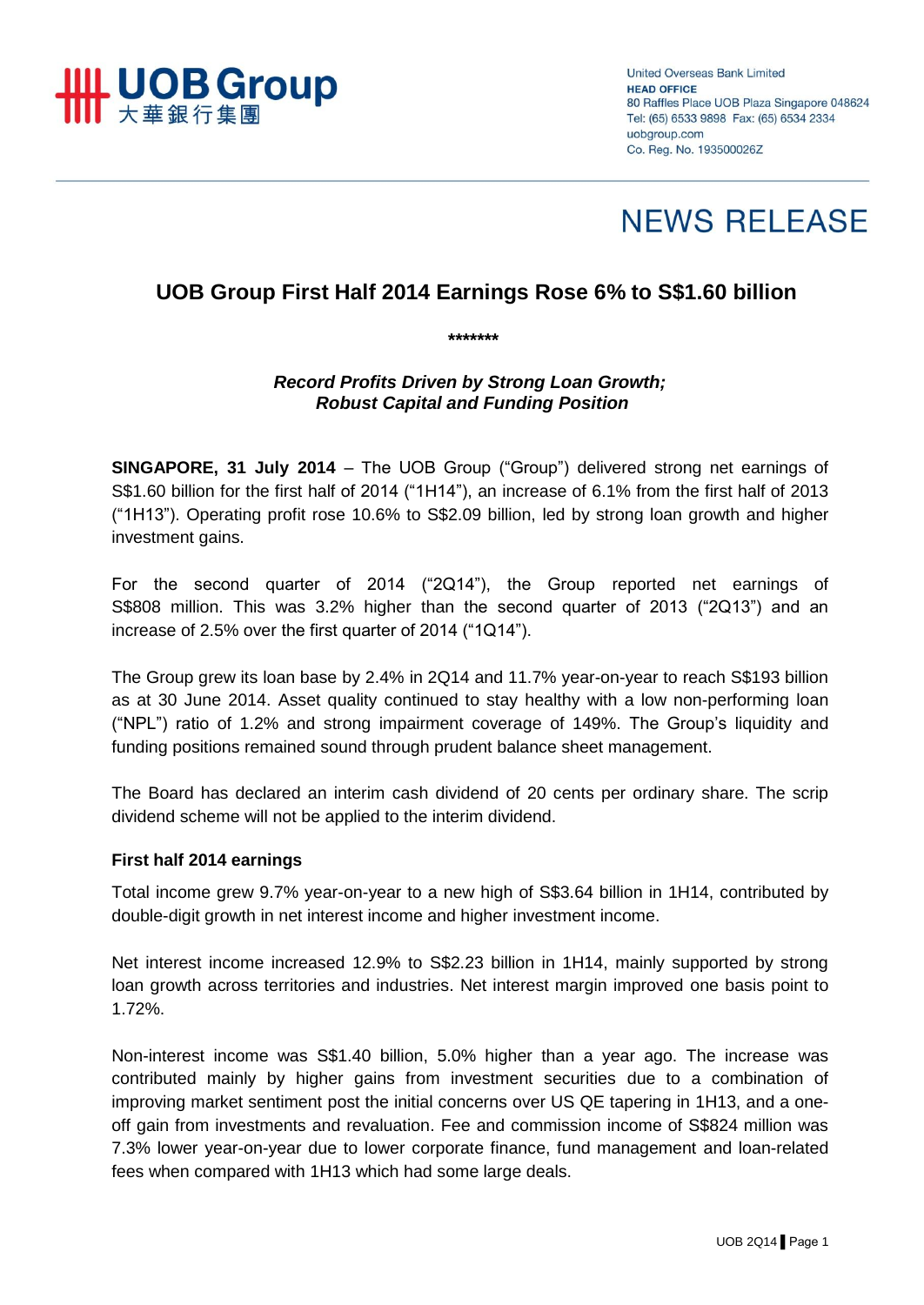Total operating expenses increased 8.5% year-on-year to S\$1.54 billion as the Group continued to invest in its business franchise. The Group's expense-to-income ratio improved to 42.4% in 1H14.

Total impairment charges of S\$307 million in 1H14 were 49.7% higher than the same period last year due to higher individual impairment as well as collective impairment set aside for loan growth.

The share of associates' profits of S\$69 million was lower from a year ago as some associate companies realised higher gains on investments in 1H13.

#### **Second quarter 2014 earnings**

#### **2Q14 versus 2Q13**

The Group delivered net earnings of S\$808 million in 2Q14. This was 3.2% higher than 2Q13 and was on the back of stronger contribution from net interest income and investment gains.

Net interest income increased 10.7% from 2Q13 to S\$1.12 billion in 2Q14, contributed by a higher loan base. The Group's net interest margin remained unchanged at 1.71% in 2Q14.

Non-interest income grew 21.1% from 2Q13 to S\$760 million with increased gains from investment securities. Fee and commission income however, was 6.0% lower at S\$410 million due to lower wealth management, fund management and loan-related fees.

The Group's operating expenses increased 8.4% over 2Q13 to S\$787 million on higher staff and revenue-related expenses. The Group's expense-to-income ratio improved, recording 41.7% in 2Q14 compared with 44.2% in 2Q13.

Total impairment charges increased to S\$150 million as individual impairment rose from a low level in 2Q13. This was due to a few non-performing accounts in Thailand and Singapore. Collective impairment charges of S\$59 million were set aside in line with the Group's larger loan portfolio. The total loan charge off rate was maintained at 32 basis points.

## **2Q14 versus 1Q14**

Compared with 1Q14, net earnings increased 2.5% to S\$808 million with total income growing 7.6% quarter-on-quarter to S\$1.88 billion. Net interest income grew 1.3%, while investment income increased to S\$118 million largely due to a one-off gain.

Total expenses were 4.2% higher than 1Q14 due mainly to increased revenue-related expenses, while total impairment charges declined 4.7% to S\$150 million. Taxes normalised to S\$161 million due to a write-back of prior years' provision in 1Q14.

#### **Strong balance sheet and capital position**

Gross customer loans grew 11.7% year-on-year and 2.4% over the previous quarter to S\$193 billion as at 30 June 2014. The steady loan growth was broad-based across territories and industries.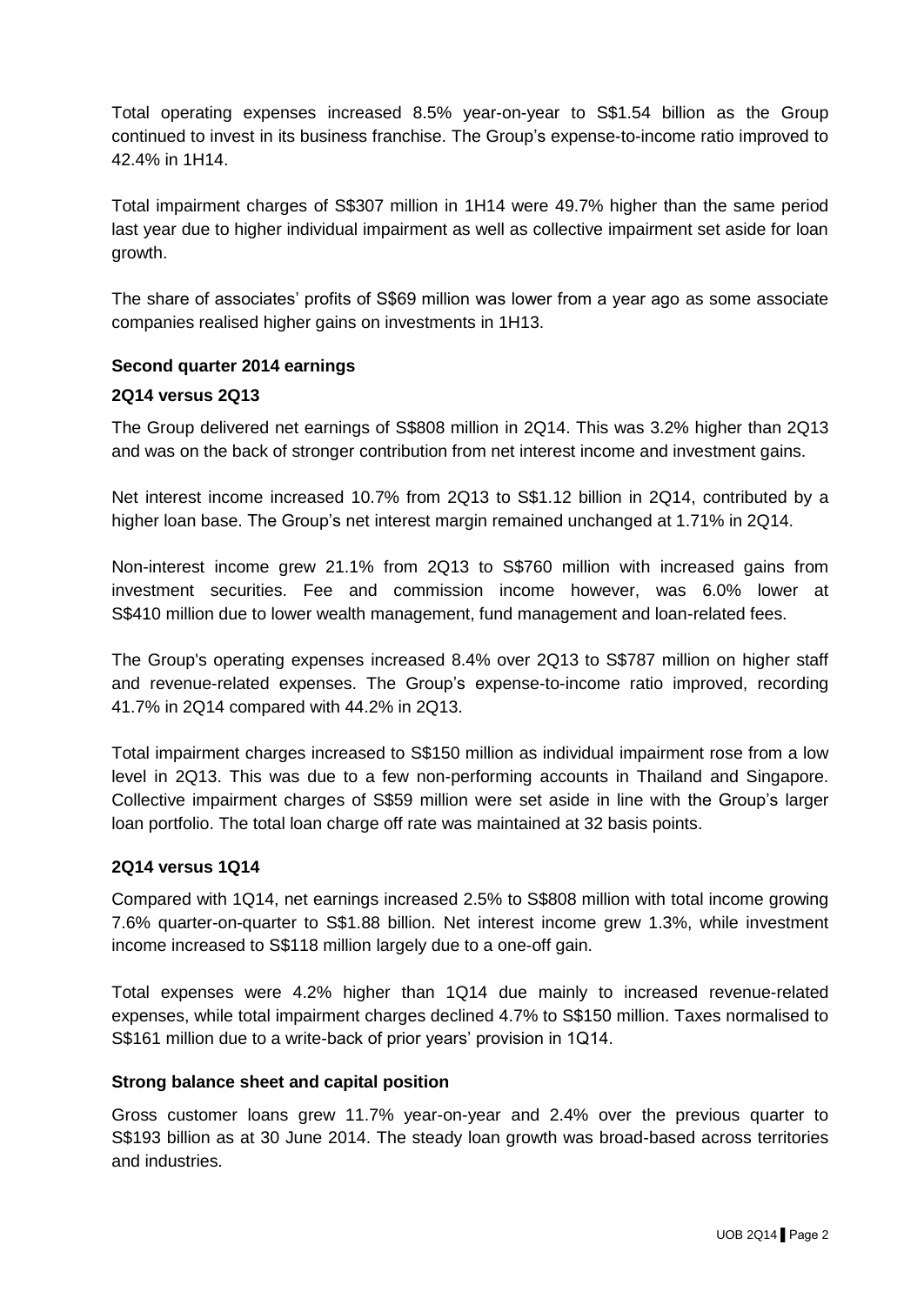The Group's non-performing loans registered an increase of 7.3% from a year ago and 11.2% higher over the 1Q14 to S\$2.31 billion. Nonetheless, the NPL ratio was stable at 1.2% in 2Q14 with a strong NPL coverage of 149.2%.

To strengthen the Group's liquidity position, focus was placed on growing customer deposits. As a result, customer deposits at 30 June 2014 was S\$216 billion, up 8.5% from a year ago across a broad base of current and savings accounts and fixed deposits. The Group's loan-todeposit ratio at 30 June 2014 was 87.8%.

During the quarter, the Group issued S\$500 million 3.50% fixed rate subordinated notes under its Euro Medium Term Note programme to supplement its funding position.

Shareholders' equity was 3.1% higher than 1Q14, reaching S\$28.1 billion as at 30 June 2014 due to net profit for the quarter and higher available-for-sale reserves arising mainly from the recognition of the fair value gain on equity investments previously carried at cost.

The Group's capital position remained strong and well above the regulatory minimum requirements with Common Equity Tier 1 and Total Capital Adequacy Ratios at 13.9% and 17.8% respectively as at 30 June 2014.

## **CEO's statement**

Mr Wee Ee Cheong, UOB Group's Deputy Chairman and Chief Executive Officer, said, "We are pleased with the Group's healthy results, with our second quarter building on the strong performance achieved in the first quarter. This demonstrates our continued focus on generating steady growth backed by disciplined risk management and a strong balance sheet.

"We continued to strengthen our capital position and to diversify funding sources during the quarter. Our S\$500 million Basel III Tier 2 bond was well received by investors. We also increased our US commercial paper programme limit from US\$10 billion to US\$15 billion and successfully raised more than S\$12 billion of short-term funds as at end-June.

"Despite the moderating growth in Asia in the near term, we believe in the region's long-term potential. We continue to invest in our regional capabilities for our customers as they seize opportunities in the region."

- ends -